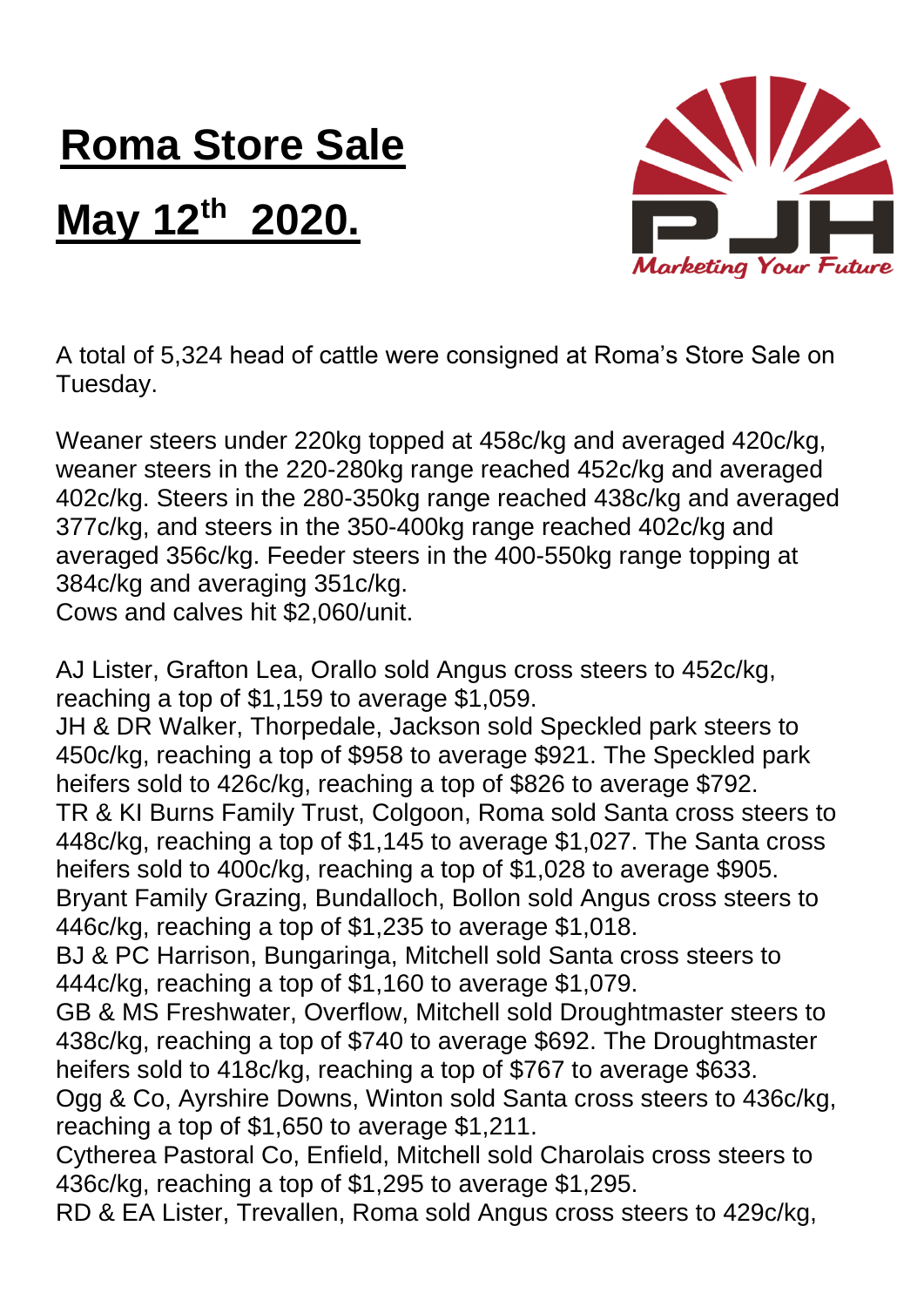reaching a top of \$1,159 to average \$1,159.

AR, C & NJ Hamilton, Taroom sold Brangus steers to 426c/kg, reaching a top of \$1,478 to average \$1,424.

AW & E Forster, Belfield Station, Winton sold Charolais cross steers to 424c/kg, reaching a top of \$1,166 to average \$1,078. The Brahman cows sold to 273c/kg, reaching a top of \$1,458 to average \$1,458.

SJ & KJ Lunney, Eurorel, Roma sold Angus cross steers to 421c/kg, reaching a top of \$1,137 to average \$1,137.

SP Castles & LD Paynter, Gundoo, Chareville sold Charolais cross steers to 414c/kg, reaching a top of \$1,850 to average \$1,377. The Charolais cross cows sold to 277c/kg, reaching a top of \$1,543 to average \$1,362. Laurie Sheahan, Minderoo, Roma sold Santa cross steers to 408c/kg, reaching a top of \$1,618 to average \$1,409. The Santa cross heifers sold to 352c/kg, reaching a top of \$1,285 to average \$1,118.

Tully Family, Piastre, Quilpie sold Charolais cross steers to 400c/kg, reaching a top of \$1,788 to average \$1,277.

Tigrigie Cattle Co, Moorabinda, Taroom sold Angus cross steers to 400c/kg, reaching a top of \$1,430 to average \$1,273. The Angus cross heifers sold to 384c/kg, reaching a top of \$1,164 to average \$1,043. KJ & SL Boyd, Clyde Park, Porcupine sold Charolais steers to 398c/kg, reaching a top of \$1,420 to average \$1,127.

L & HM McKay, Cynthia Downs, St George sold Santa cross steers to 398c/kg, reaching a top of \$1,155 to average \$1,111. The Santa cross heifers sold to 344c/kg, reaching a top of \$1,102 to average \$984.

Khyber Trading Co, Ashling, Mitchell sold Cross breed steers to 388c/kg, reaching a top of \$1,349 to average \$1,349.

LJ & SA Schelberg, Dumfries, Muckadilla sold Angus cross steers to 386c/kg, reaching a top of \$1,494 to average \$1,471.

CB & T Seeney, Bonnie Doon, Blackall sold Santa steers to 370c/kg, reaching a top of \$1,756 to average \$1,692.

Len Joliffe, Walhallow, Amby sold Santa steers to 368c/kg, reaching a top of \$1,482 to average \$1,482.

GL & JA Bryant, Amarillo, Roma sold Droughtmaster cross steers to 366c/kg, reaching a top of \$1,744 to average \$1,744.

The Bottle Tree Cattle Trust, Karalee, Wandoan sold Brangus cross steers to 366c/kg, reaching a top of \$1,372 to average \$1,320.

Heifers under 220kg topped at 426c/kg and averaged 392c/kg, while heifers in the 220-280kg range topped at 400c/kg and averaged 351c/kg.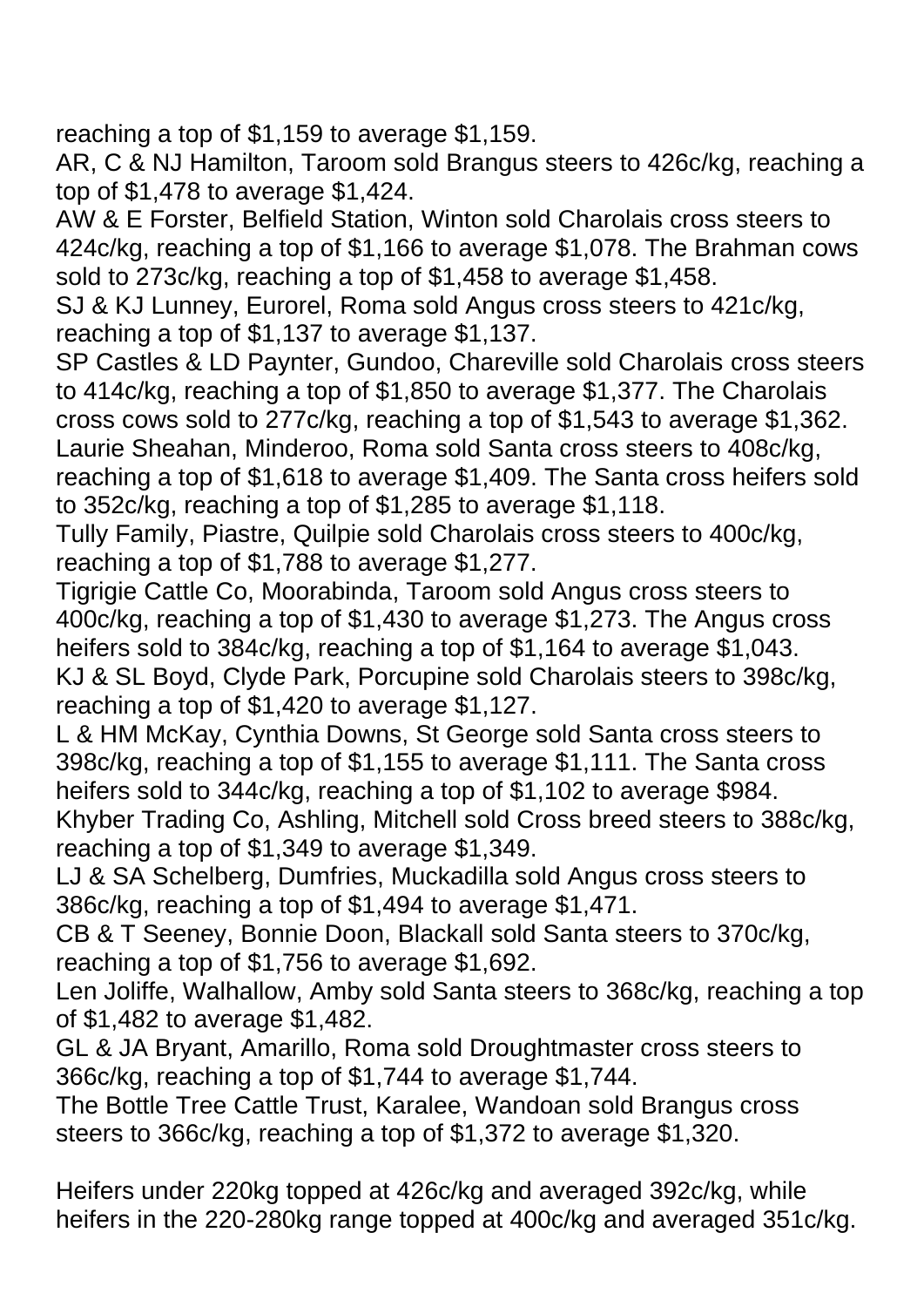Heifers in the 280-350kg range topped at 384/kg, averaging 340c/kg. Heifers in the 350-450kg range topped at 376c/kg, averaging 340c/kg.

Rosehearty Grazing Co, Koonong Downs, Muckadilla sold Santa cross heifers to 424c/kg, reaching a top of \$978 to average \$852.

David & Megan Zerbst, Wonggabinta, Miles sold Angus cross heifers to 410c/kg, reaching a top of \$836 to average \$728.

Rob Cornish Electrical Pty Ltd, Strathdale, Mitchell sold Santa heifers to 376c/kg, reaching a top of \$1,428 to average \$1,348.

MC & KC, WJ & EC Groat Family Trust, Lorraine, Roma sold Droughtmaster heifers to 372c/kg, reaching a top of \$1,498 to average \$1,478.

Ox Beef Trust, Myall, Roma sold Angus heifers to 340c/kg, reaching a top of \$1,545 to average \$1,545.

Cows in the 300-400kg range reached 264c/kg and averaged 220c/kg, while cows in the 400kg-500kg range reached 296c/kg and averaged 254c/kg. Cows over 500kg topped at 296c/kg, averaging 267c/kg.

J Conroy, Delacourt, Julia Creek sold Droughtmaster cows to 293c/kg, reaching a top of \$1,724 to average \$1,452.

Bylot Plains Partnership, Yartoo, Bollon sold Santa cross cows to 285c/kg, reaching a top of \$1,720 to average \$1,469.

Lumeah Grazing, Lumeah, Blackall sold Santa cross cows to 279c/kg, reaching a top of \$1,669 to average \$1,402.

## *Next week PJH sell 5 th position*